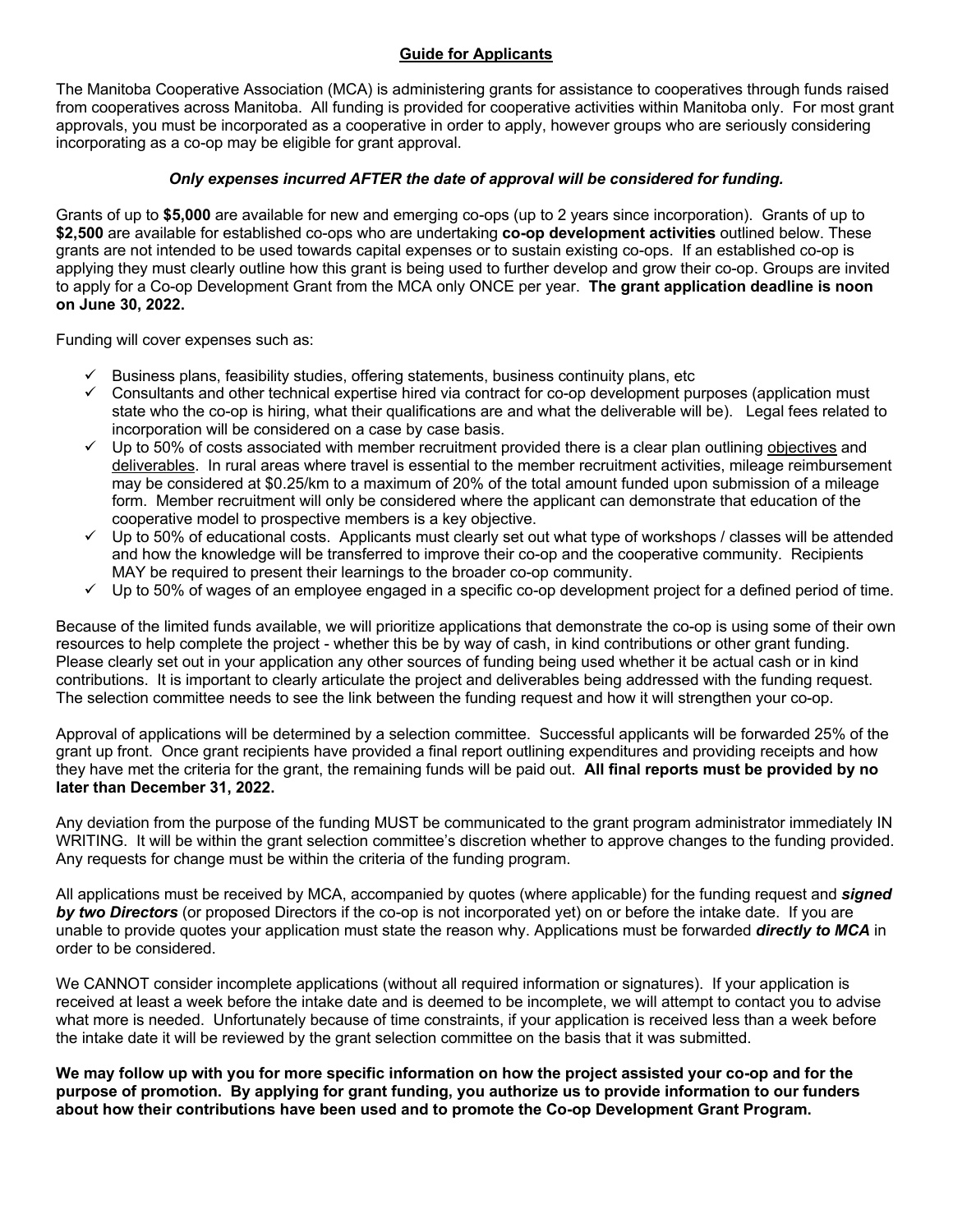# **Co-op Development Grant Application**

We are applying for a grant of \$

### **1) Project Title**

We want a title that describes the SPECIFIC nature of the project for which you are applying for funding (eg. Increase membership to co-op) and NOT the nature of the cooperative

|  |  | 2) Applicant Information |
|--|--|--------------------------|
|--|--|--------------------------|

Name of Cooperative:

Mailing Address and Telephone Number:

Contact Person and Title (including direct phone **and email address**):

# **3) Description of Cooperative**

Date of Incorporation (if applicable):

Number of members (current or anticipated):

Is further member recruitment expected? (please explain)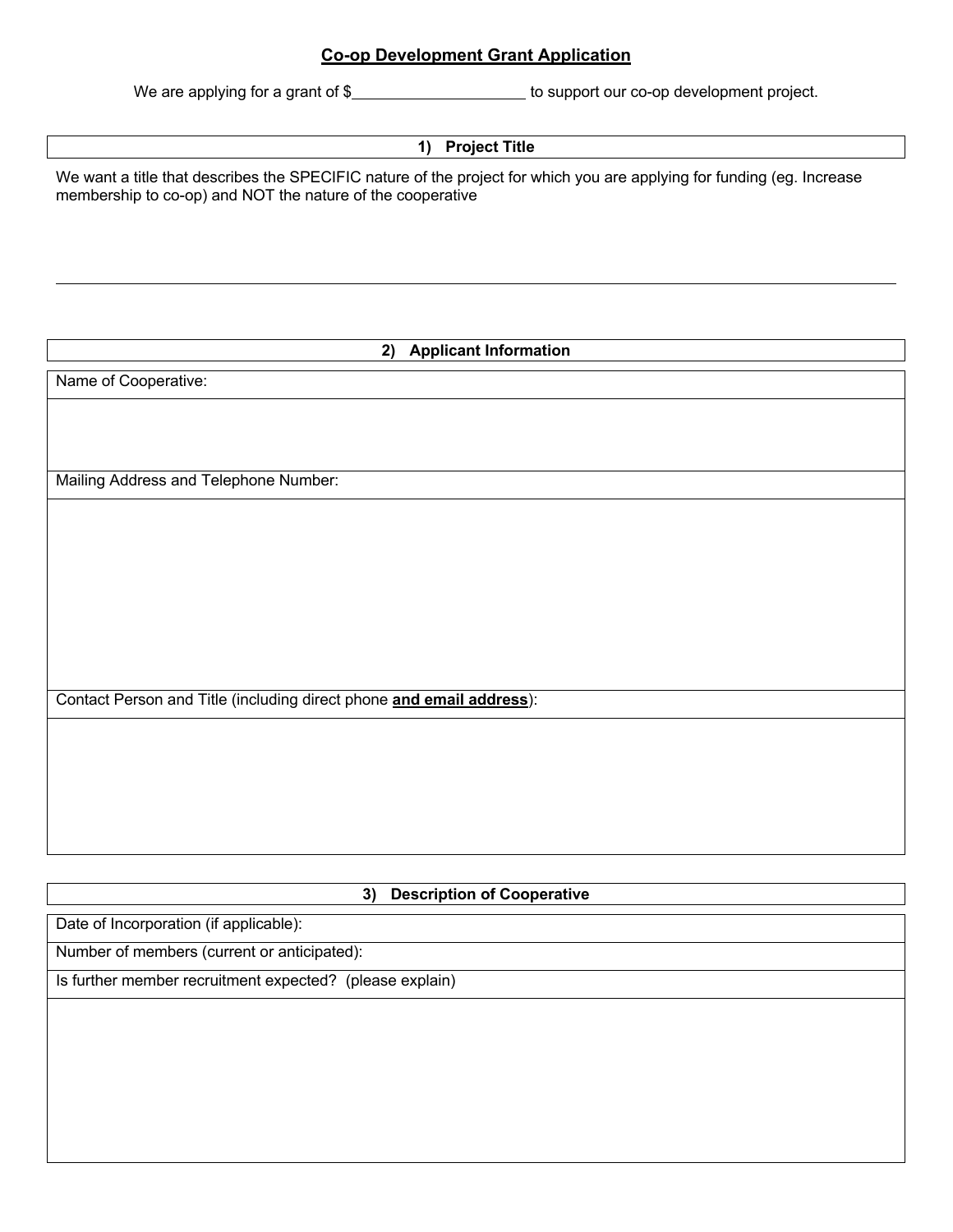Brief description of services your cooperative provides and how the funding will help meet that objective: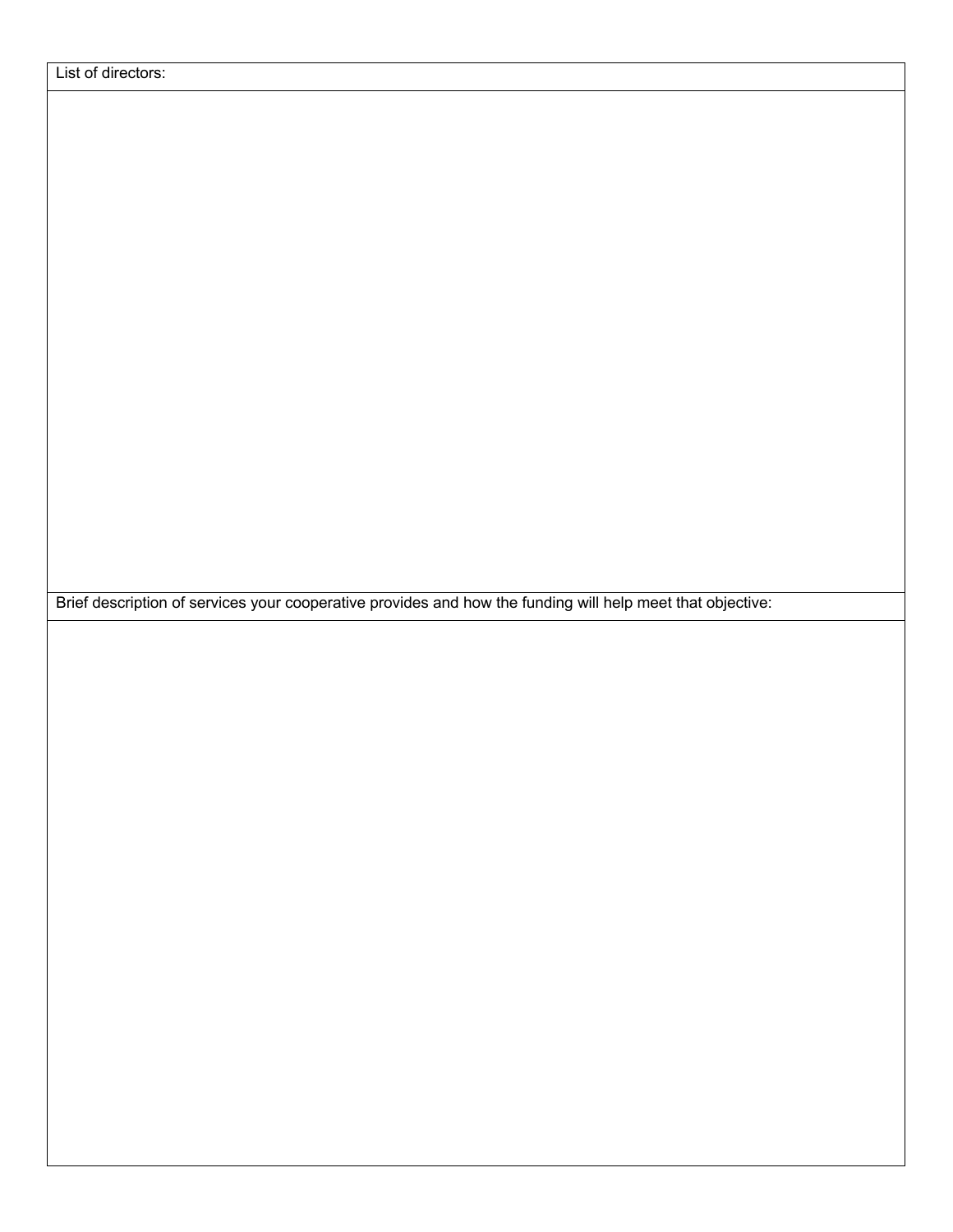| <b>Project Information</b><br>4)                                    |  |  |  |  |
|---------------------------------------------------------------------|--|--|--|--|
| Description of the project you will complete with funding provided: |  |  |  |  |
|                                                                     |  |  |  |  |
|                                                                     |  |  |  |  |
|                                                                     |  |  |  |  |
|                                                                     |  |  |  |  |
|                                                                     |  |  |  |  |
|                                                                     |  |  |  |  |
|                                                                     |  |  |  |  |
|                                                                     |  |  |  |  |
|                                                                     |  |  |  |  |
|                                                                     |  |  |  |  |
|                                                                     |  |  |  |  |
|                                                                     |  |  |  |  |
|                                                                     |  |  |  |  |
|                                                                     |  |  |  |  |
|                                                                     |  |  |  |  |
| Specific outcomes of the project (including timelines):             |  |  |  |  |
|                                                                     |  |  |  |  |
|                                                                     |  |  |  |  |
|                                                                     |  |  |  |  |
|                                                                     |  |  |  |  |
|                                                                     |  |  |  |  |
|                                                                     |  |  |  |  |
|                                                                     |  |  |  |  |
|                                                                     |  |  |  |  |
|                                                                     |  |  |  |  |
|                                                                     |  |  |  |  |
|                                                                     |  |  |  |  |
|                                                                     |  |  |  |  |
|                                                                     |  |  |  |  |
|                                                                     |  |  |  |  |
|                                                                     |  |  |  |  |
|                                                                     |  |  |  |  |
|                                                                     |  |  |  |  |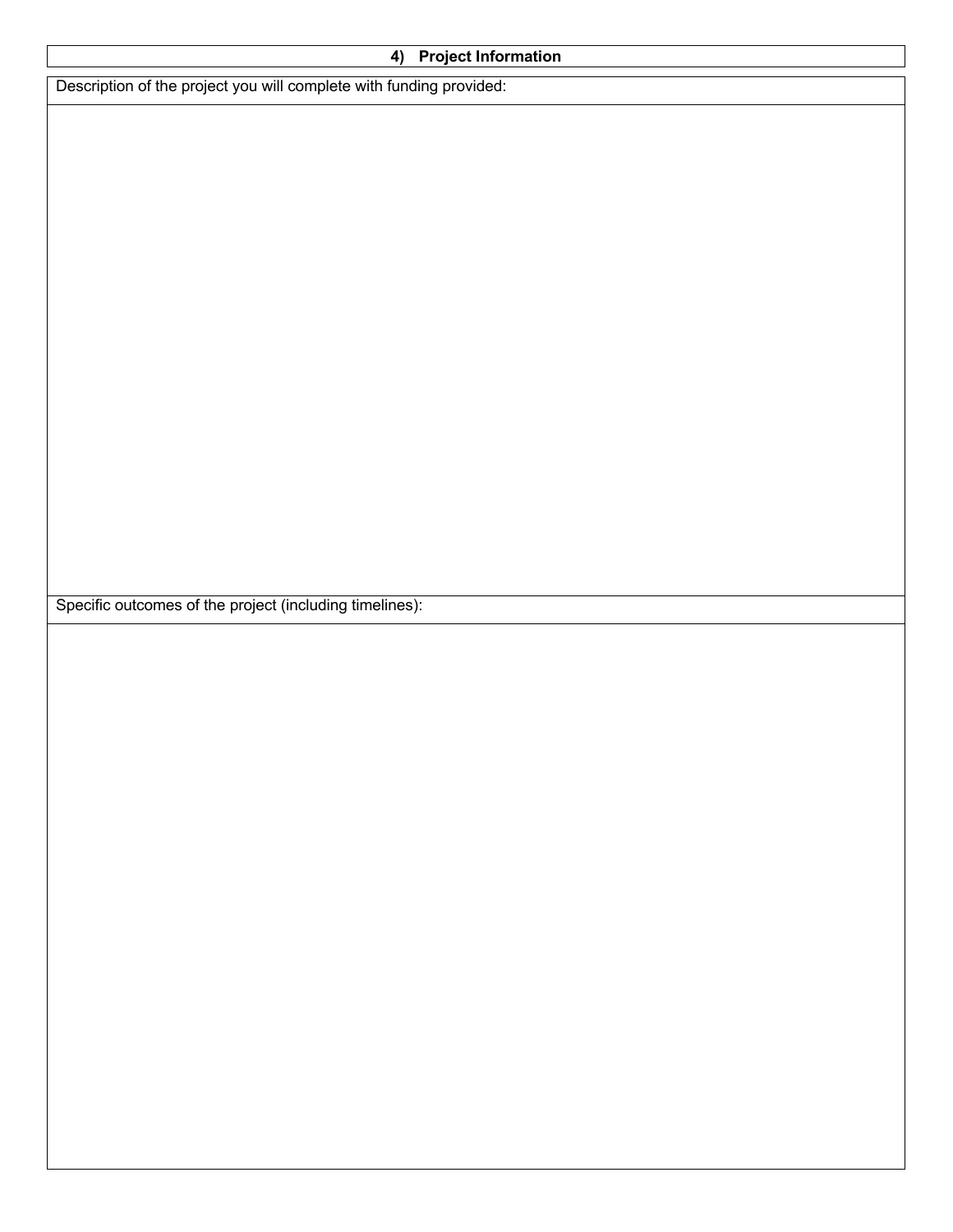List any support organizations or partners you may be working with and any contributions you expect them to make (whether financial or in kind)

**Project Budget** (expenses must total revenue). Please provide as much detail as possible:

| Expenses (use as many lines as appropriate) | <b>Amount Cash</b> | <b>Amount In-Kind</b> |
|---------------------------------------------|--------------------|-----------------------|
|                                             |                    |                       |
|                                             |                    |                       |
|                                             |                    |                       |
|                                             |                    |                       |
|                                             |                    |                       |
|                                             |                    |                       |
|                                             |                    |                       |
|                                             |                    |                       |
|                                             |                    |                       |
|                                             |                    |                       |
|                                             |                    |                       |
|                                             |                    |                       |
|                                             |                    |                       |
|                                             |                    |                       |
| <b>Total Expenses</b>                       |                    |                       |

| Revenues (use as many lines as appropriate) | <b>Amount Cash</b> | <b>Amount In-Kind</b> |
|---------------------------------------------|--------------------|-----------------------|
| Co-op Development Grant                     |                    |                       |
|                                             |                    |                       |
|                                             |                    |                       |
|                                             |                    |                       |
|                                             |                    |                       |
|                                             |                    |                       |
|                                             |                    |                       |
|                                             |                    |                       |
|                                             |                    |                       |
| <b>Total Revenues</b>                       |                    |                       |

*Please note that applications that demonstrate there are other sources of funding being used to complete the project will be scored higher than those that rely entirely on funding from this grant application. Please set out clearly any other sources of funding being used whether they be in-kind contributions, grants from other sources or financial contributions from the co-op itself.*